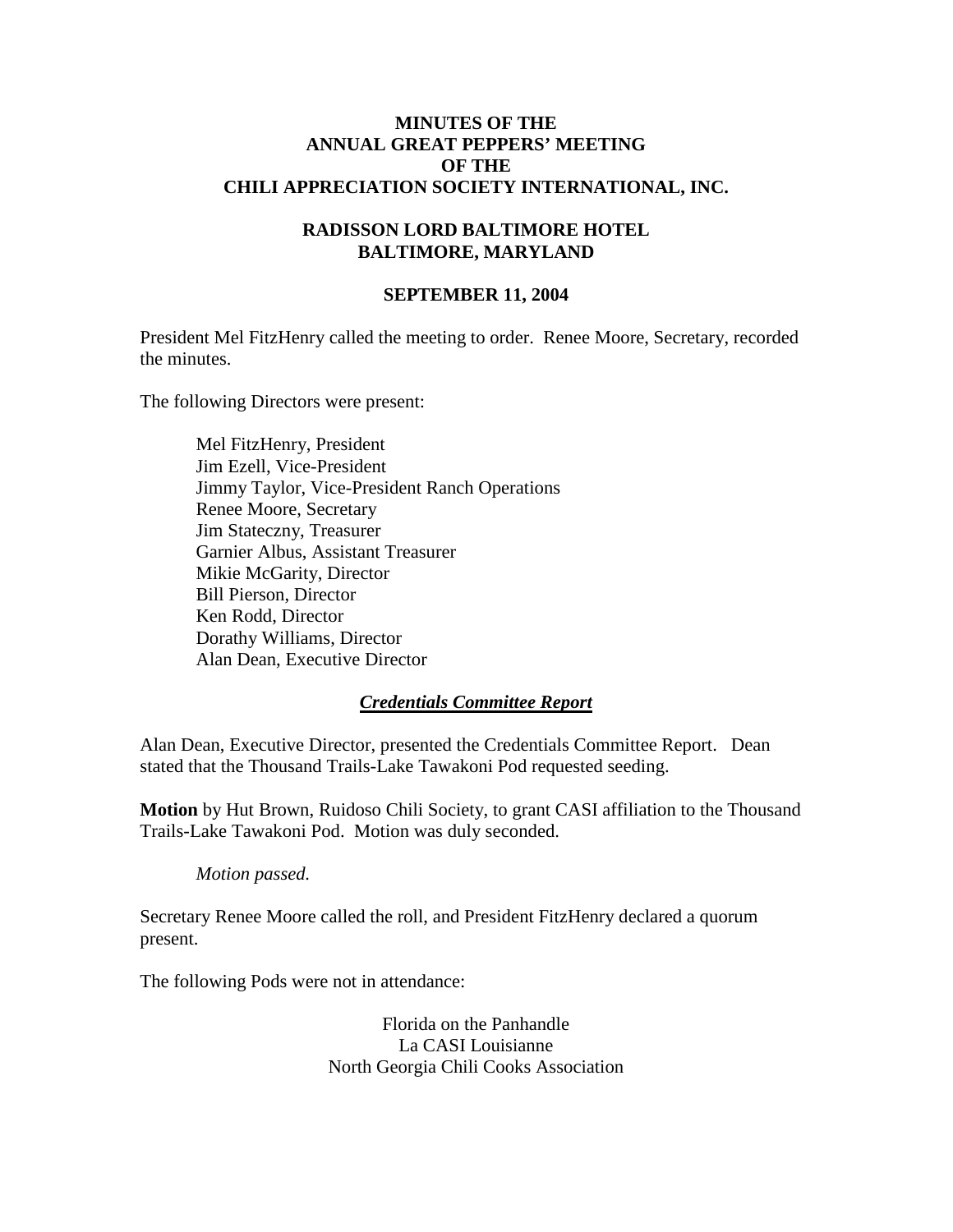This being the second consecutive absence from the Great Peppers' Meeting for the North Georgia Chili Cooks Association, the Pod is no longer recognized as an official CASI Pod.

### *Welcome/Report of the 2004 Meeting Committee*

Susan Dean welcomed the delegates to the Great Peppers' Meeting. Dean expressed appreciation to all those who assisted with preparations for the meeting and thanks to all the sponsors. Dean presented Proclamations from the Governor of the State of Maryland and the Baltimore Mayor in recognition of the Meeting.

### *Response*

The President, on behalf of the Board of Directors and membership, thanked all those involved for the excellent meetings, hospitality, and accommodations.

Richard King, Old Dominion Pod, requested the floor.

President FitzHenry advised Mr. King that he was out of order and would be given an opportunity to speak at a later time in the meeting.

Mr. King approached the podium, submitted his CASI Membership Card to the President, and left the meeting.

# **BOARD REPORTS**

### *President's Message*

President FitzHenry addressed the group and welcomed all delegates and guests to the meeting. FitzHenry commented that CASI was strong, the 2003 TICC event was a success, and he looked forward to an even better event at TICC 2004.

The President advised that the Board makes decisions on what is felt is necessary for the operation and growth of CASI and its members. Decisions are reached during the Board Meetings and duly recorded in the Minutes. Great Peppers should be sharing the Board Meeting Minutes with their Pod members.

President FitzHenry stated that there have been many questions relative to recent improvements at the Ranch. An article appeared in the *Terlingua Trails* explaining the project and a slide presentation will be done today. If you have questions after reading the article or seeing the presentation, please direct such to one of the Directors or me.

The President stated that it was brought up in Friday's Board of Directors' Meeting that some permanent structures are being constructed at the Ranch without Board approval.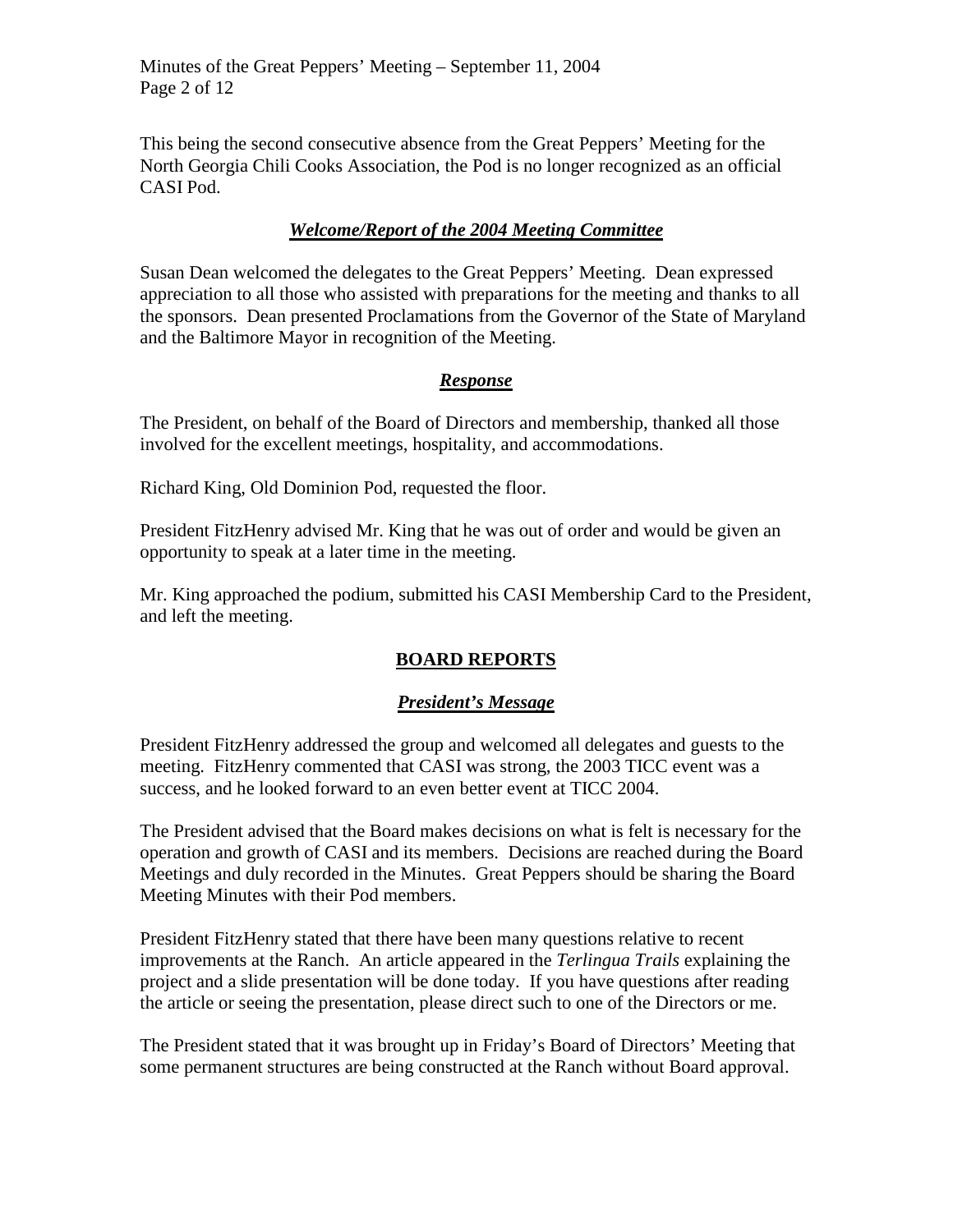The Board will discuss this after its arrival at the Ranch. The structures will be viewed and a determination made as to whether they can remain or have to be removed.

President FitzHenry extended special thanks and recognition to the Rose City Pod and Pepe's Pod since they have "reborn" their Pods. They were in chaos and on the verge of folding, but the Pods' members took it upon themselves to go out and get new members and make the Pods viable. We hope the Pods that aren't present today will get reinvigorated.

FitzHenry commended Tom and Dorathy Williams for the outstanding job done by them in replanting over 1,900 native plants on the Ranch. This was above and beyond the call of duty.

The President stated that Jim Stateczny will be departing the Board after TICC. It goes without saying that this Board and organization owes Jim a large debt of gratitude. He has been on the Board for 10 years; Hill Country Software and Support and its staff has expended a tremendous amount of time and effort for this organization. Jim is certainly thanked and appreciated for everything he's done.

### *Minutes of Previous Meeting*

The Secretary presented the Minutes of the Great Peppers' Meeting held September 6, 2003, in Little Rock, Arkansas.

**Motion** by Ralph Hay, Pasadena Pod, to approve the minutes of the prior meeting. The motion was duly seconded.

*Motion passed: Unanimous*

# *Rancho CASI de los Chisos*

Jimmy Taylor stated that this year has been busy at the Ranch. Taylor presented a slide show of the water catch tank and City Hall Building. The water tank is full, and a pressure washer and pump have been purchased to clean the floor areas.

Taylor reported that the article in last month's *Terlingua Trails* listing contributors to the City Hall building was incomplete, and it will be updated in the next issue. All of the contributions are deeply appreciated. The response to the City Hall project was overwhelming. Thus far, \$7,995 has been donated against the cost of \$15,941. It is hoped that the contributions will continue to cover the outlay for the building.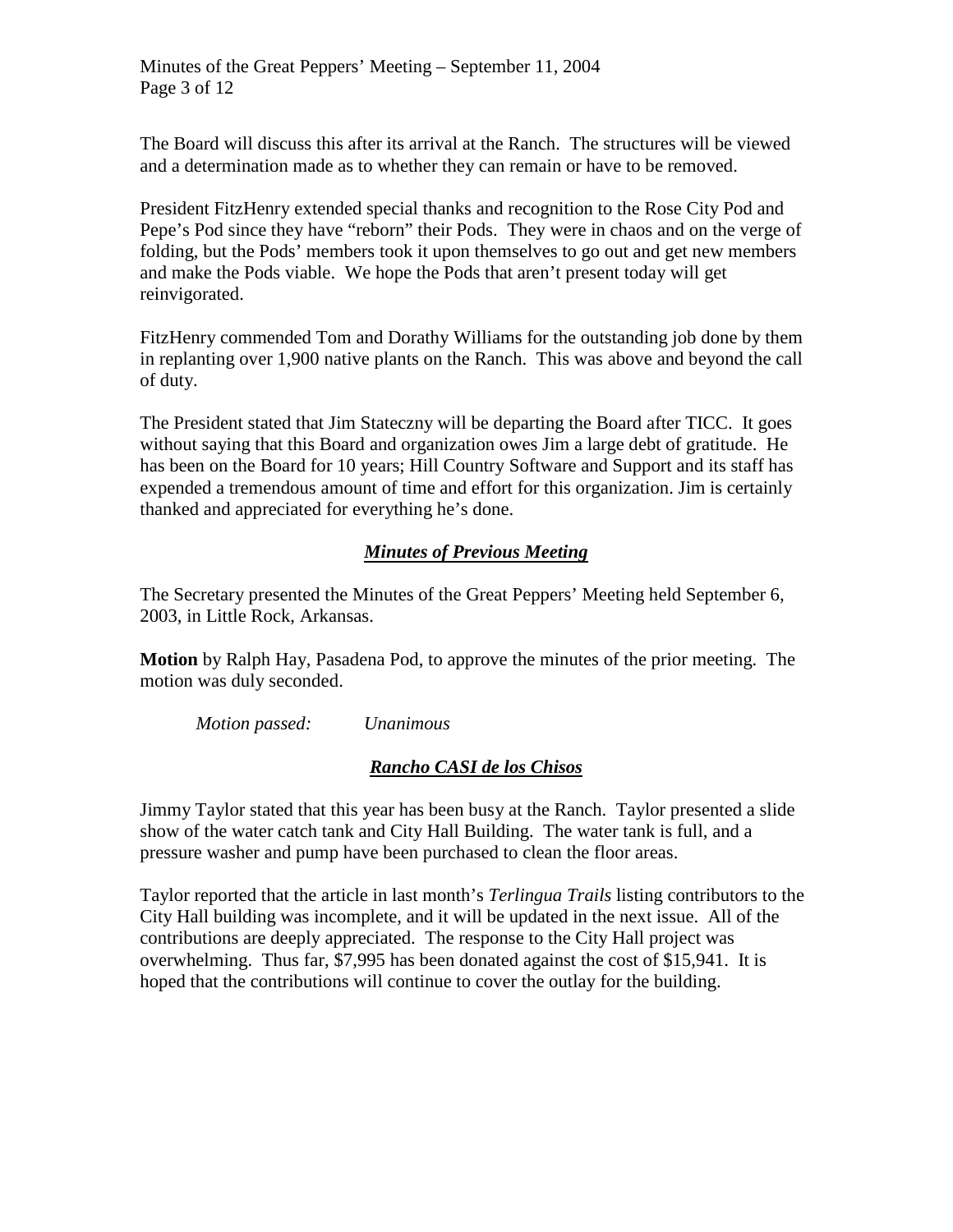# *Old 320*

Robert Schrade, Alcalde, reported that he is not seeking re-election. There will be an election at the Old 320 Meeting on Friday at the Ranch. The candidates are Ralph Hay, Connie Schrade and Bob Steinle.

The President thanked Mr. Schrade for the work he performs at TICC.

### *Terlingua International Chili Championship*

President FitzHenry presented a slide show of the work done by the contractor at the Ranch. CASI received over \$8,000 from the dirt sold to the contractor. This work resulted in an enlarged Krazy Flats concession and vendor area, and the road to the area has been widened and moved. Ravines have been filled to provide security and safety.

The President showed slides of the area that was erroneously excavated and the native plantings done by Tom and Dorathy Williams. While this was a serious mistake, in time Mother Nature will correct it. Apologies are extended to those who feel the Ranch was destroyed. While a mistake was made, CASI saved thousands of dollars in construction costs by allowing this project.

The President requested that those using 4-wheelers on the Ranch do such on approved trails as opposed to off-course. The highway construction is continuing. More information on the construction will be provided in the CHN and *Terlingua Trails*.

# *Tallymaster*

Bill Pierson stated that 481 cookoffs have been reported to date consisting of 14,500 cups of chili judged, raising funds of \$890,600. There are 388 qualified cooks and 148 qualified show teams. Pierson asked for volunteers to assist with registration at TICC.

Pierson asked that all results be mailed in the envelope provided with the packet. Additionally, please use the Entrants and Winners Lists provided with the packet. These sheets bear the identification information needed for the proper registration of the cookoff.

A Showmanship Entrants List has been developed and provided to all the delegates. Use of this form is encouraged and if successful, the Board will request that it be considered for inclusion as a rule change at the Great Peppers' Meeting in San Angelo.

Pierson thanked all the Great Peppers and Referees for assistance in the timely reporting of cookoffs.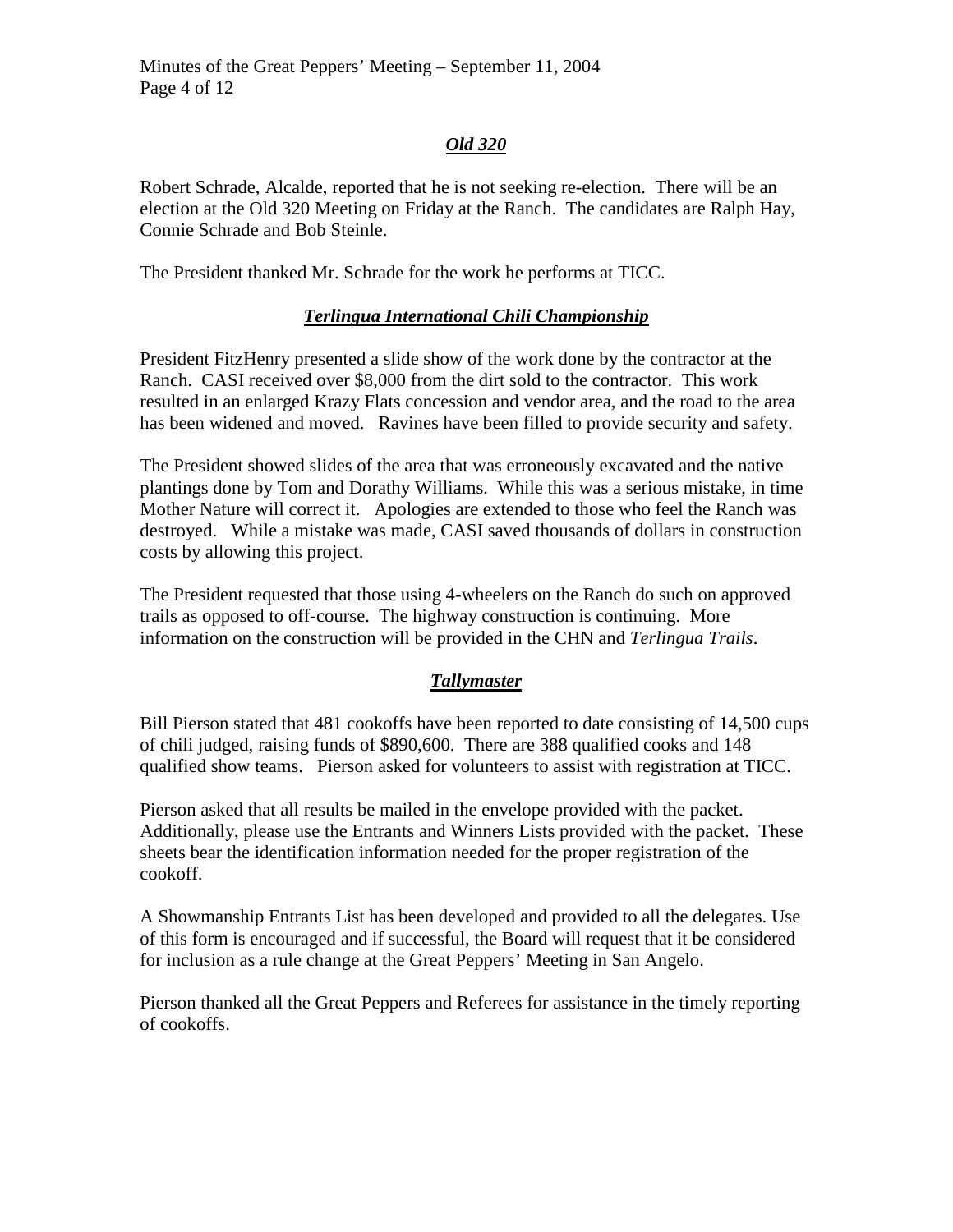# *Membership*

Mikie McGarity reported that the state of membership is very good. There has been a large increase in corporate membership due to the hard work of Ken Rodd and Jim Ezell. CASI is represented in 45 of the 50 states and in 4 foreign countries.

Note: Refer to the CASI Membership Report provided at the Great Peppers' Meeting for more information.

McGarity reminded everyone that the membership date has been changed to the member's anniversary date rather than October 1. A current membership list, which is available by email or hard copy, can be obtained from McGarity.

McGarity encouraged everyone to think of new methods to solicit members to CASI. CASI needs new people, new blood and new enthusiasm to combine with the present membership.

### *Sponsorship*

Jim Ezell announced the TICC 2004 sponsors:

Ancira Motor Homes and Travel Trailers – Gold and Pavilion Sponsor Bruce Foods (Louisiana Hot Sauce, Mexene Chili Powder & Cajun Injectors) – Gold and Wings Sponsor Glazer's Wholesale Distributing (Corona Light) – Silver Sponsor Hill Country Software & Support – Silver Sponsor Miller Brewing & Permian Distributing (Miller Lite) – Silver Sponsor Desert Eagle Distributing (Budweiser) – Silver Sponsor HEB Foods – Silver Sponsor Monosite, Inc. – Silver Sponsor

Ezell announced the TICC 2004 Friends of CASI as Renfro Foods (Mrs. Renfro's Salsa) also the Salsa Sponsor, Lajitas Resort, Irving Elks Lodge #2334, and the Texas Lottery Commission

Ezell reported that thanks to the efforts of Donna Conrad and Sue Caffey, HEB Foods has donated two smokers on trailers, worth \$2000 each, that will be raffled on Friday at TICC. All proceeds from the raffles will benefit the National Scholarship Fund.

A request was made for a 15 minute break. The meeting reconvened at 10:40 a.m.

### *Terlingua Trails*

Jim Stateczny stated that the *Terlingua Trails* is mailed to 1,500 members per month, with an additional 5,000 copies forwarded to cookoffs requesting such, and 200-300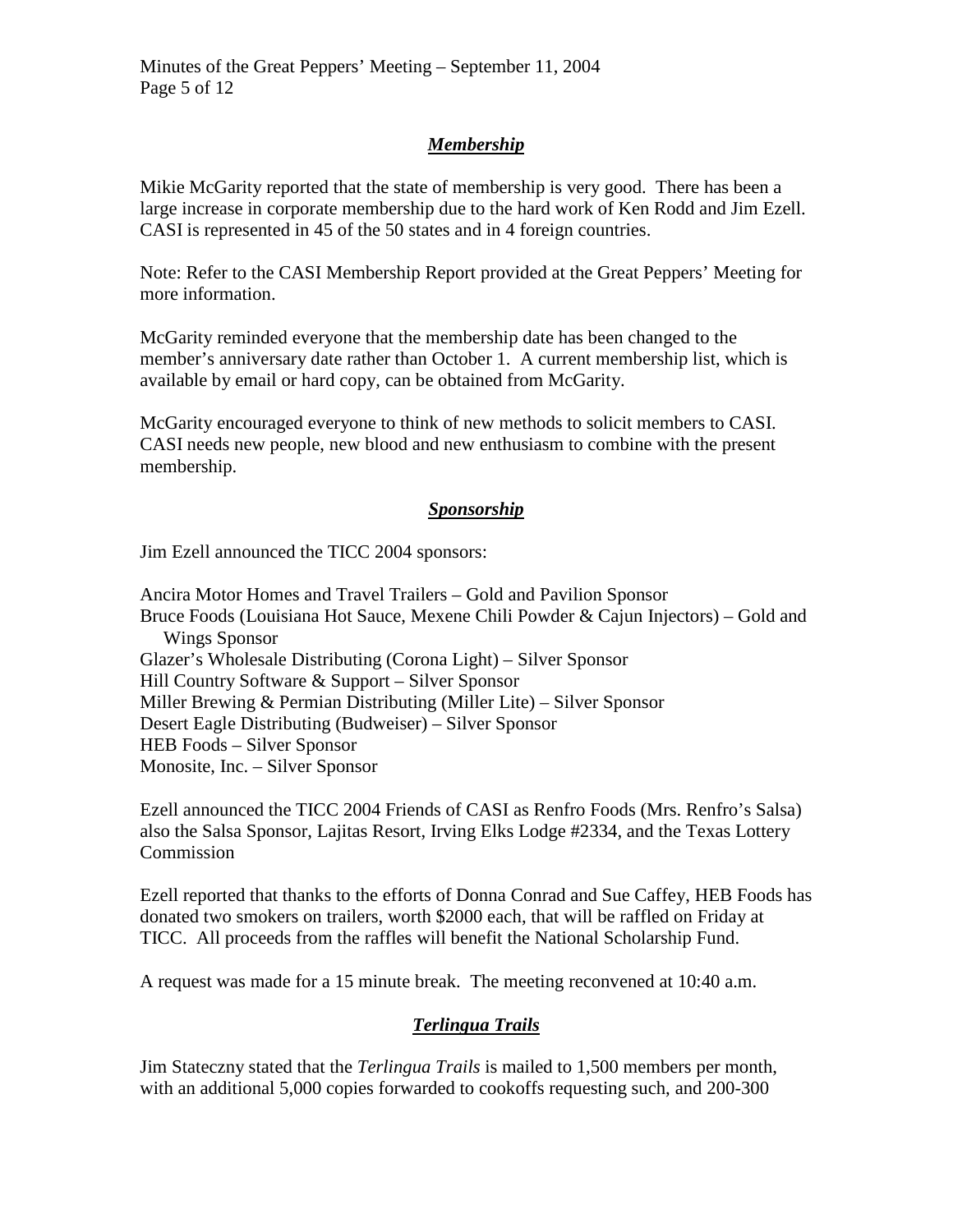copies retained for last minute requests. Stateczny thanked all those who have assisted with the *Trails* since he became Editor.

Stateczny reported that members will now have the opportunity to go to the CASI website and view the last 30 issues of the *Trails*. All that is needed is Acrobat Reader, which is downloadable free of charge.

Stateczny asked that those submitting pictures for the *Trails,* keep a few things in mind: The picture needs to contain 1-4 people and the people need to occupy the shot; the larger the individuals appear in the picture, the better it's going to show up. Pictures should also have bright backgrounds. It is best to send pictures electronically in a jpeg or tif file. Those submitting ads should ensure the submission is as close to the size of the ad you wish to run.

Johnye Harriman, Spice Up California Pod, asked that since Mr. Stateczny is leaving the Board what involvement he would continue to have with the *Terlingua Trails*.

Mr. Stateczny advised that there are several candidates running for the Board, and he has personally asked if they were elected if they could do the *Terlingua Trails*. He stated that John Goforth and Chuck Taylor have said they could do so.

Stateczny reported that in the very near future CASI members will be able to access the CASI centralized database. Members will have access to the *Trails*, can look up how many chili or show points they have, check the status of their dues and pay them through PayPal, etc. In order to access the system, an email will have to be sent to Stateczny. Cookoffs will be able to be submitted electronically, also. Mr. Stateczny gave a virtual tour of the website.

Johnye Harriman, Spice Up California Pod, asked if Mr. Stateczny or his Company had a contract or insurance with CASI.

Mr. Stateczny stated no.

President FitzHenry asked if we are working to improve the web page and keep it updated on a regular basis.

Mr. Stateczny stated that the web page is updated when the *Terlingua Trails* is published as that is when the data is received for Upcomings and Cookoff Results.

# *Public Relations*

Ken Rodd stated that public relations is hard to quantify, however, it's basically free advertising. It is the ongoing daily promotion of CASI. Press releases are distributed for TICC, the Great Peppers' Meeting, and other major events.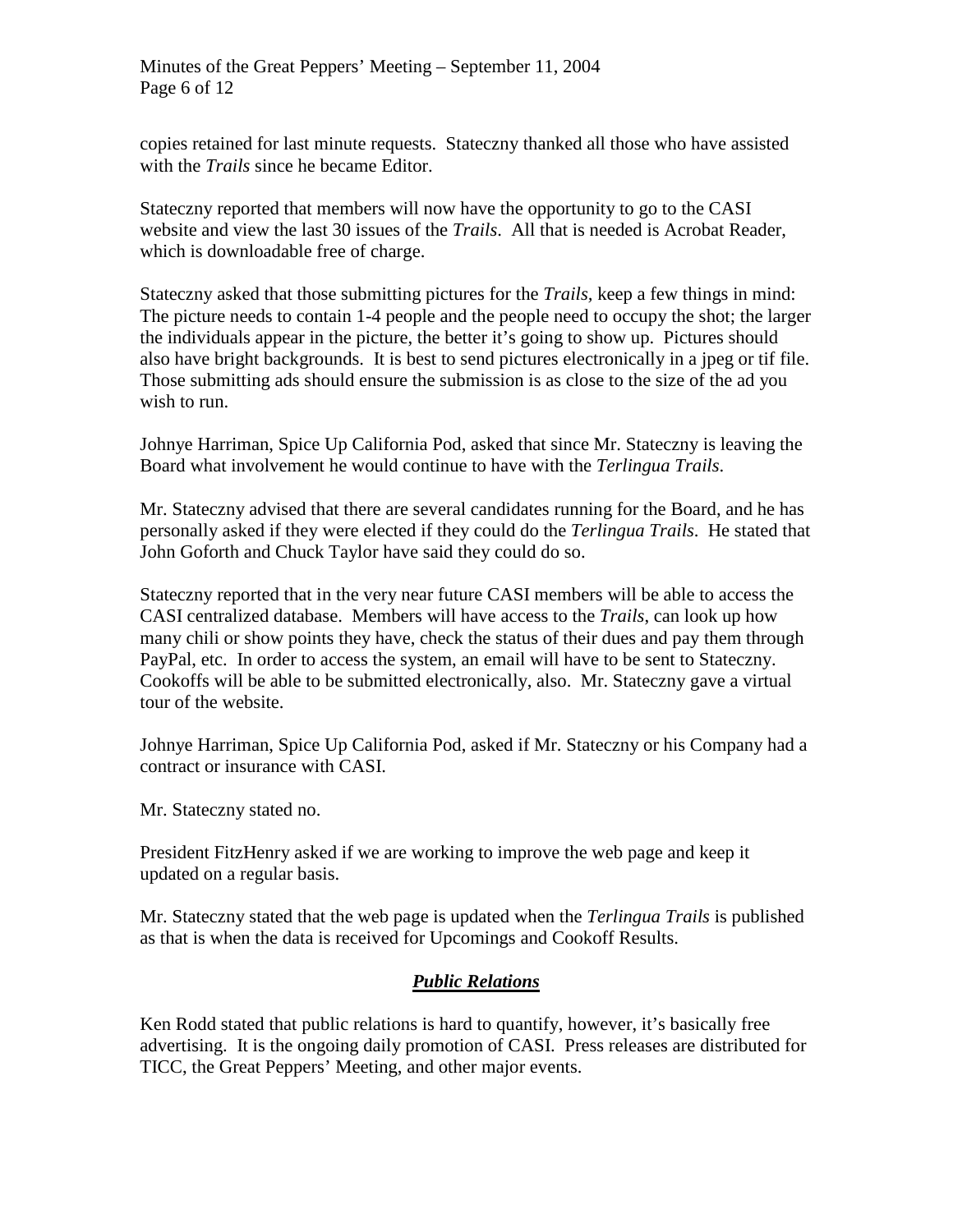Rodd reported that he was going to ask the President to form a Public Relations Committee, as more work needs to be done for CASI on the local level. Fill in the blank press releases could be provided to assist in this effort.

Additionally, Rodd is working on a document that one could give to an organization that will expain what to do to have a chili cookoff. A guidebook for Great Peppers is also being developed to provide guidance to new chili cooks who become Great Peppers.

Rodd advised of a national program that will help every Pod in every state. If you contact your local Office Depot prior to August, they will provide you with 20 backpacks to donate to a local school. A letter must be submitted to the local Office Depot Manager advising of CASI's  $501(c)(3)$  status and detailing to whom the backpacks will be donated. You can then present them to the school of your choice on behalf of your Pod.

Rodd reminded everyone to come to Krazy Flats on Thursday at TICC from 2:00-4:00 p.m. for Happy Hour. There will be a limited number of special Krazy Flats shirts for sale and a live radio broadcast from the concession stand.

# *CASI Scholarships*

Hut Brown thanked the Scholarship Committee members for their assistance and thanked all Pods and individuals for their donations to the National Scholarship Fund. Brown reported that there currently are 17 CASI scholarship recipients attending colleges in 6 different states.

Brown expressed appreciation to the Board for supporting the scholarship program and to the Great Peppers for distributing the scholarship applications to interested students. He advised that the 2005 Scholarship Applications were distributed to the delegates at today's meeting. Brown suggested that each Great Pepper contact their local high school to advise them of the opportunity afforded by this scholarship program.

Carol Straughan, Pod of the Pass, suggested that cookoff promoters be advised of the Scholarship Fund in the event they want to designate it for their charity.

Earl Gorhum, Piney Woods Pod, recommended that the applications be distributed to the schools as early as possible.

# *Memorial Board*

Renee Moore asked the Great Peppers to review the Memorial Board listing provided in their packets and report corrections or additions to Moore.

Additionally, Moore asked that those with suggestions for items to be placed in the concession stand contact Dorathy Williams or her.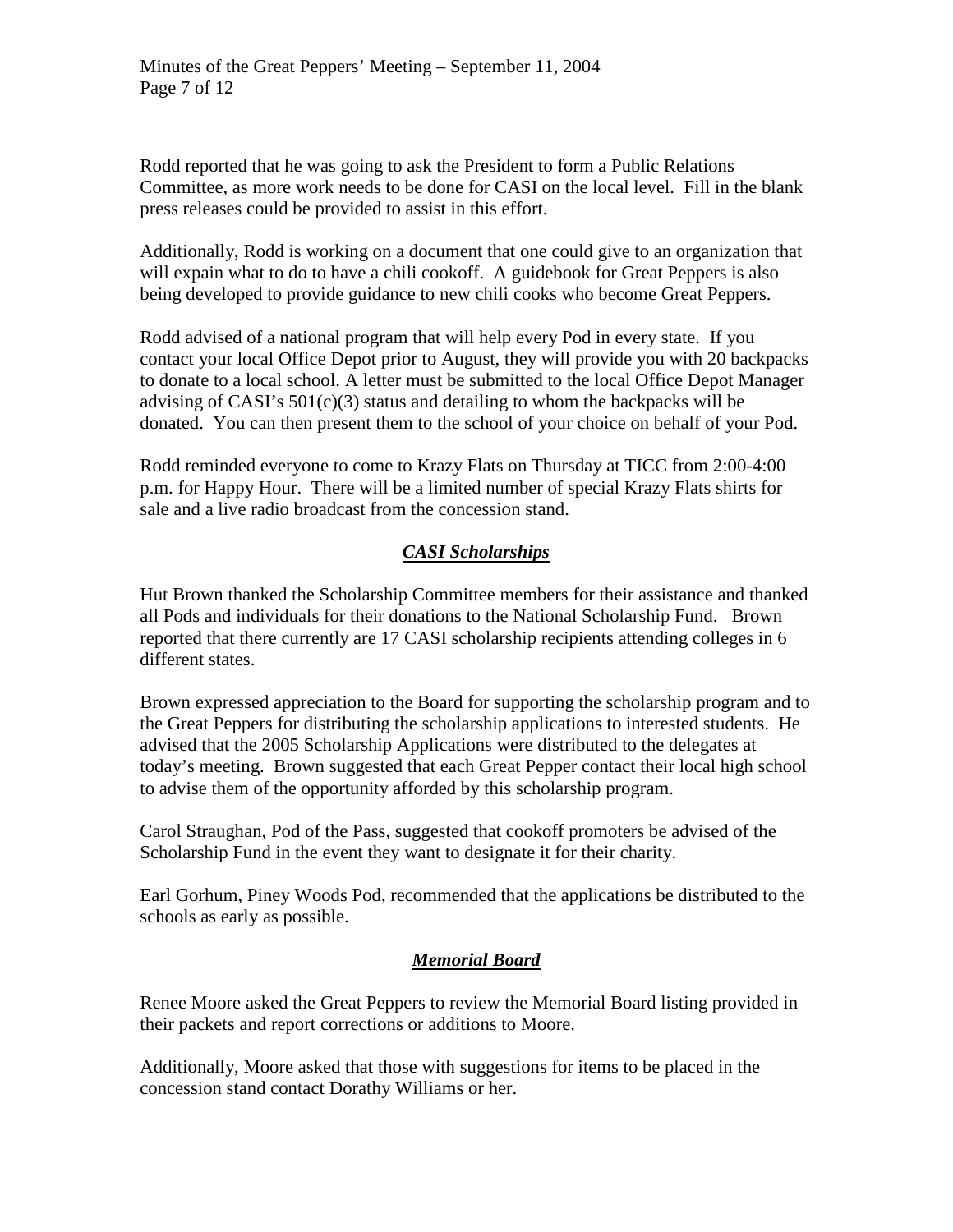The President stated that Dorathy Williams is the only Board member who doesn't have an opportunity to address the Great Peppers. He emphasized that Williams has one of the most important jobs in the organization; Upcomings don't just happen. She spends a tremendous amount of time on them and does a lot of promotion and public relations work for CASI.

### *Financials*

Jim Stateczny presented the financial statements for the prior year and discussed income, expenses, revenue growth, sponsorships and charitable donations occurring in 2004. Stateczny encouraged the Great Peppers to make this report available to Pod members.

Note: Refer to the Tax Statements and Reporting Documents Report provided at the Great Peppers' Meeting for more information.

Stateczny advised that PayPal.com may now be used to pay annual CASI dues and soon will be able to be utilized for CASI merchandise purchases.

Stateczny reported that he had been approached regarding the funding for the Great Peppers' Meeting. The Great Peppers established this fund and stipulated that \$1 from every entry at every cookoff would go into it. It was further stipulated that the sponsoring group can be appropriated \$8,500 from the fund, not to exceed 75% of the total Great Peppers' Meeting budget. It was mandated that the fund could grow to a limit of \$10,000, at which time the excess funds are channeled to the General Fund to be spent at the Board's discretion. Stateczny stated he had been approached by members who felt the appropriation should be increased to \$10,000, not to exceed 75% of the total budget. This would take action by the Great Peppers.

**Motion** by Ralph Hay, Pasadena Pod, that the meeting recess for lunch. Motion was duly seconded.

*Motion passed: Unanimous*

Meeting reconvened at 1:30 p.m.

Stateczny introduced Garnier Albus, CASI Assistant Treasurer, advising that Albus has actually been functioning as Treasurer since January 1.

Albus reviewed the General Fund, Great Peppers' Meeting Fund, Life Membership Reserve Fund, National Scholarship Fund, and Insurance Fund. Albus advised that the General Fund is unrestricted and for day to day operations of CASI; the Great Peppers Meeting Fund is a temporary fund; and the CASI Liability Insurance Fund, Life Membership Fund, and National Scholarship Fund are permanent restricted funds.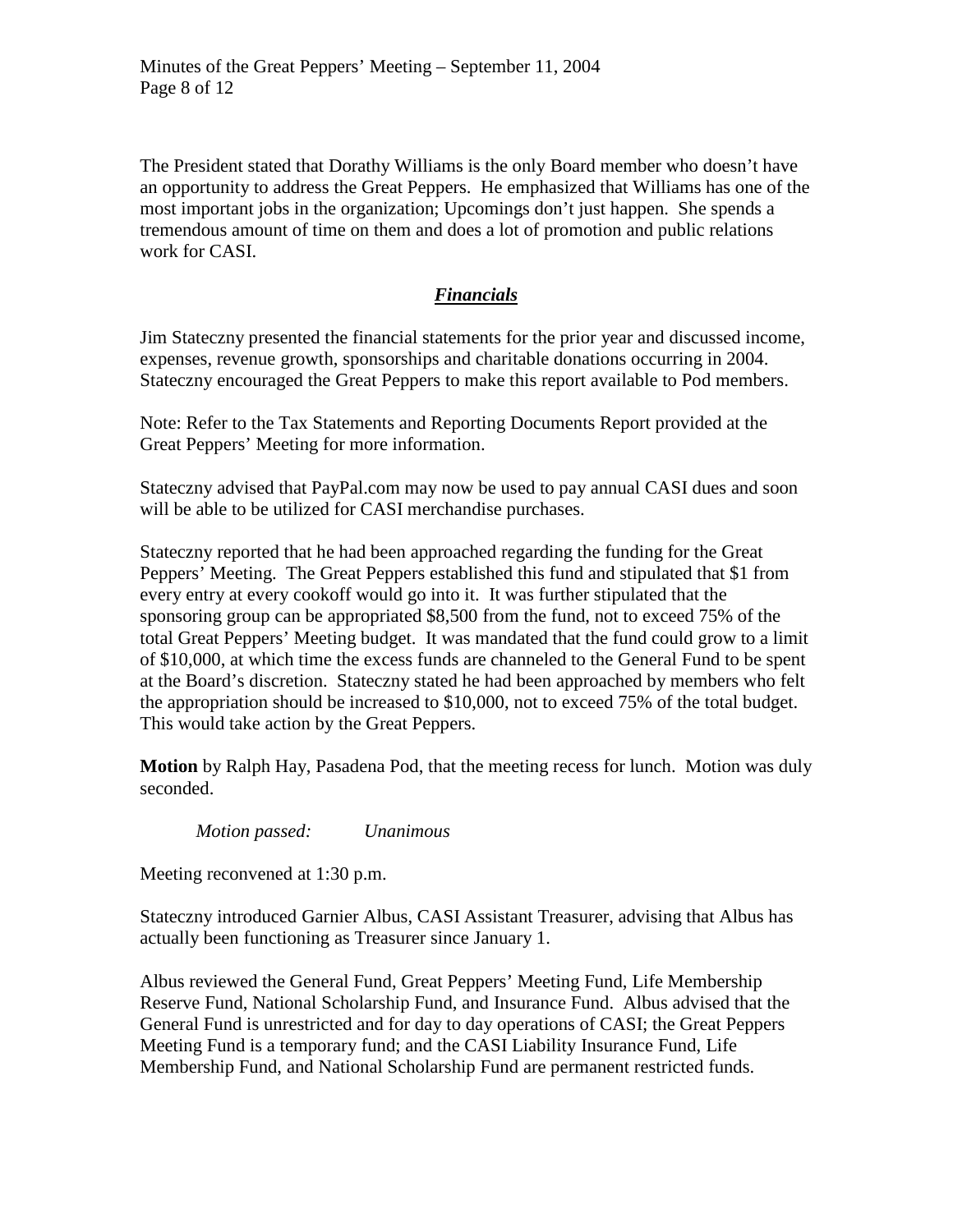Minutes of the Great Peppers' Meeting – September 11, 2004 Page 9 of 12

Nick McGarity, Top of Texas Pod, asked how much money was currently in the Life Membership Fund.

Stateczny reported there was \$30,000 in cash and \$30,000 owed to the fund from the General Fund due to loans for Ranch improvements.

## *Report of the Executive Director*

Alan Dean expressed appreciation to the CASI membership and the Board for their support, hard work, and dedication to CASI. Additionally, Dean thanked his wife for her support.

Dean advised that we all are CASI. We all have responsibilities toward CASI's health and different talents to help it. Please keep the goal in mind of having fun together, having fun with chili, and raising money for charity; doing good work.

Dean stated that a letter had been distributed advising of projects that need to be worked on. We'll be asking for volunteers through the CHN and by speaking to people directly.

# **CALL FOR UNFINISHED BUSINESS**

No unfinished business to be discussed.

# **CALL FOR NEW BUSINESS**

### *Requests for Waivers*

**Motion** by Garnier Albus, Director, that a waiver be granted for the 3-I Regional Cookoff, comprised of the states of Iowa, Illinois and Indiana. The motion was duly seconded.

*Motion passed.*

### *Site Selections*

**Motion** by Wes Carlson, Chillini Pod, that the 3-I Regional Open Cookoff be held in May 2005 in Orland Park, Illinois. Motion duly seconded.

*Motion passed.*

**Motion** by Ron Barnes, Cowtown Pod, that the Four Corners Regional Cookoff be held on the 3rd weekend in August 2005 in Red River, New Mexico. Motion duly seconded.

*Motion passed.*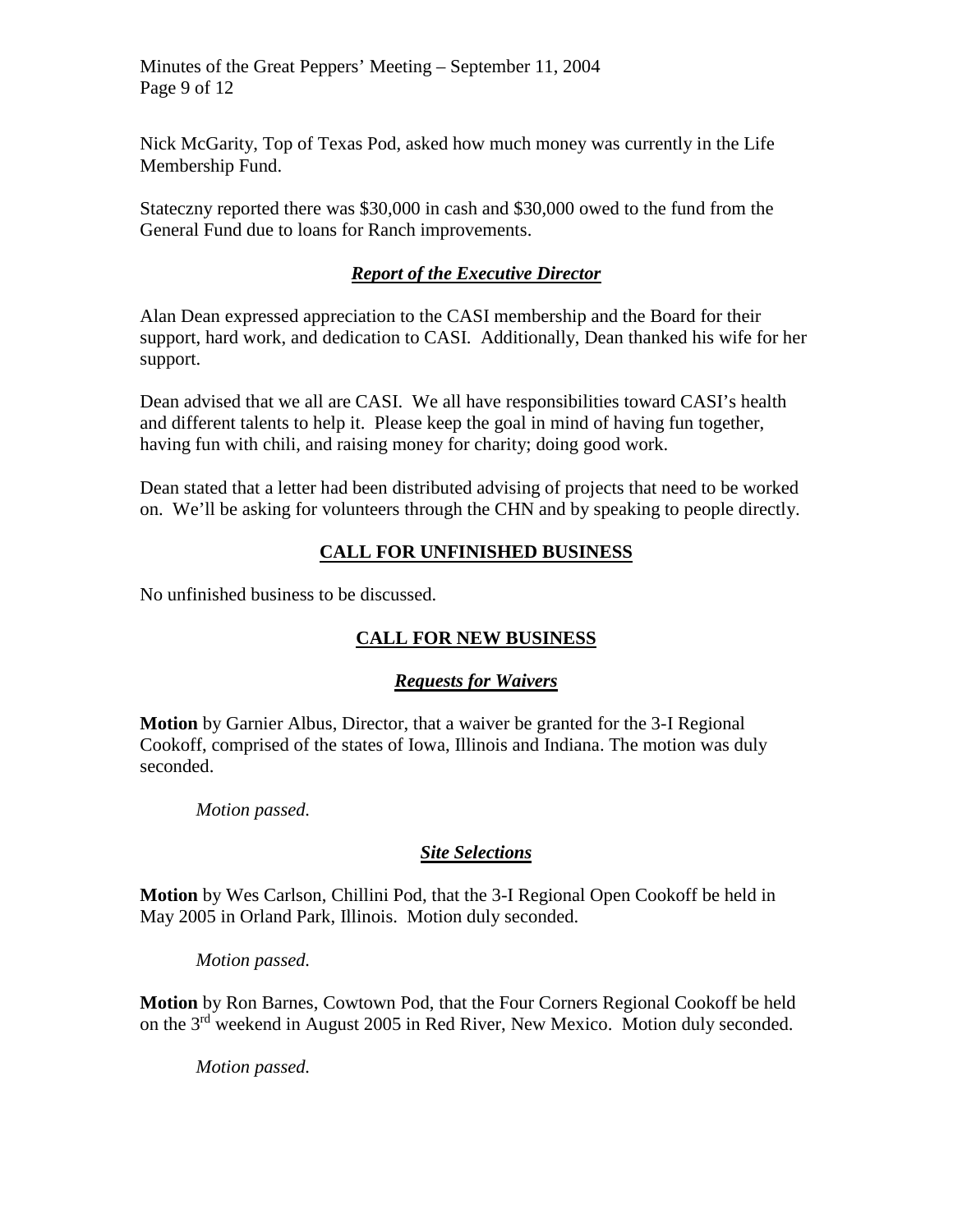Minutes of the Great Peppers' Meeting – September 11, 2004 Page 10 of 12

**Motion** by Preston Nickle, Arkansas Social Society, that the Mid-South Regional Cookoff be held on April 22, 2005, in Little Rock, Arkansas. Motion duly seconded.

#### *Motion passed.*

**Motion** by Ron Barnes, Cowtown Pod, that the Tri-State Open (Make-A-Wish Cookoff) be held in Amarillo, Texas, on January 8, 2005. Motion duly seconded.

*Motion passed.*

**Motion** by Bob Essner, MO-KAN Pod, that the Mid-West Regional Cookoff be held on October 15, 2005, in Lenexa, Kansas. Motion duly seconded.

#### *Motion passed.*

**Motion** by Guy Smith, BorderLine Chiliheads Pod, that the North American Open Cookoff be held the 2<sup>nd</sup> Saturday in August 2005, in Lebanon, Tennessee. Motion duly seconded.

#### *Motion passed.*

**Motion** by Earl Gorhum, Piney Woods Pod, that the Texas Open be held the 2<sup>nd</sup> Saturday in August 2005, in Conroe, Texas. Motion duly seconded.

*Motion passed.*

**Motion** by Ron Barnes, Cowtown Pod, that the Southwest Regional Open be held on Memorial Weekend 2005 in Wichita Falls, Texas. Motion duly seconded.

*Motion passed.*

### *Other*

Alan Dean announced the Great Pepper of the Year is Keith Karaff, Houston Pod.

**Motion** by George Jowers, San Antonio Pod, to increase the CASI funding of the Great Peppers' Meeting from \$8,500 to \$10,000, not to exceed 75% of the proposed budget. Motion was duly seconded.

*Motion passed.*

**Motion** by Janie Bauer, Capital Pod, that the *Terlingua Trails* feature a CASI National Scholarship Program recipient article in each issue. Motion was duly seconded.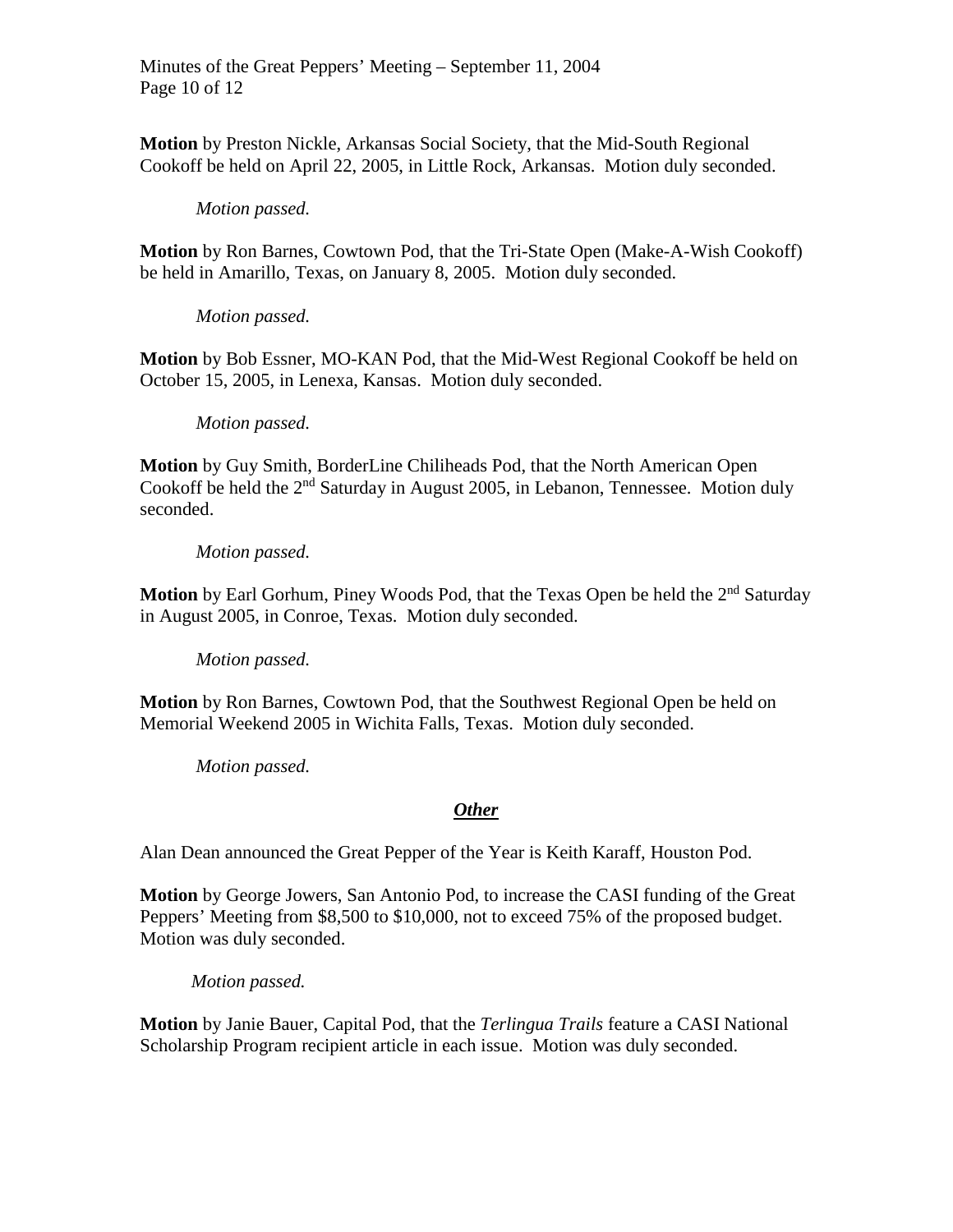Minutes of the Great Peppers' Meeting – September 11, 2004 Page 11 of 12

Hut Brown advised that this information could easily be provided for the *Terlingua Trails*.

Jim Stateczny, Editor of the *Terlingua Trails*, asked that the motion be withdrawn as this can easily be accomplished.

The motion and second were withdrawn.

Earl Gorhum, Piney Woods Pod, presented a Proclamation to Ken Peach, Puget Pod, making him an Honorary Texan. Additionally, Gorhum presented Peach with a United States of Texas shirt.

### **ELECTION OF DIRECTORS**

FitzHenry called for the election of Directors.

For the 2004/2005 CASI year, the following Directors were elected:

A recap of the vote totals:

| <b>Jimmy Taylor</b>   | 64 |
|-----------------------|----|
| Ken Rodd              | 49 |
| <b>Garnier Albus</b>  | 47 |
| <b>Bucky Seelig</b>   | 47 |
| <b>Chuck Taylor</b>   | 46 |
| John Goforth          | 23 |
| <b>Robert Schrade</b> | 13 |
| <b>Scott Johnson</b>  | 10 |

Alan Dean thanked Patsy Childress, Carol Knight, and Charlie Walstrom for counting the votes.

A brief recess was called to allow the Board of Directors to elect the 2004-2005 officers.

Mel FitzHenry announced the following officers:

President – Mel FitzHenry Vice President – Jim Ezell Vice President, Ranch Operations – Jimmy Taylor Secretary – Renee Moore Treasurer – Garnier Albus